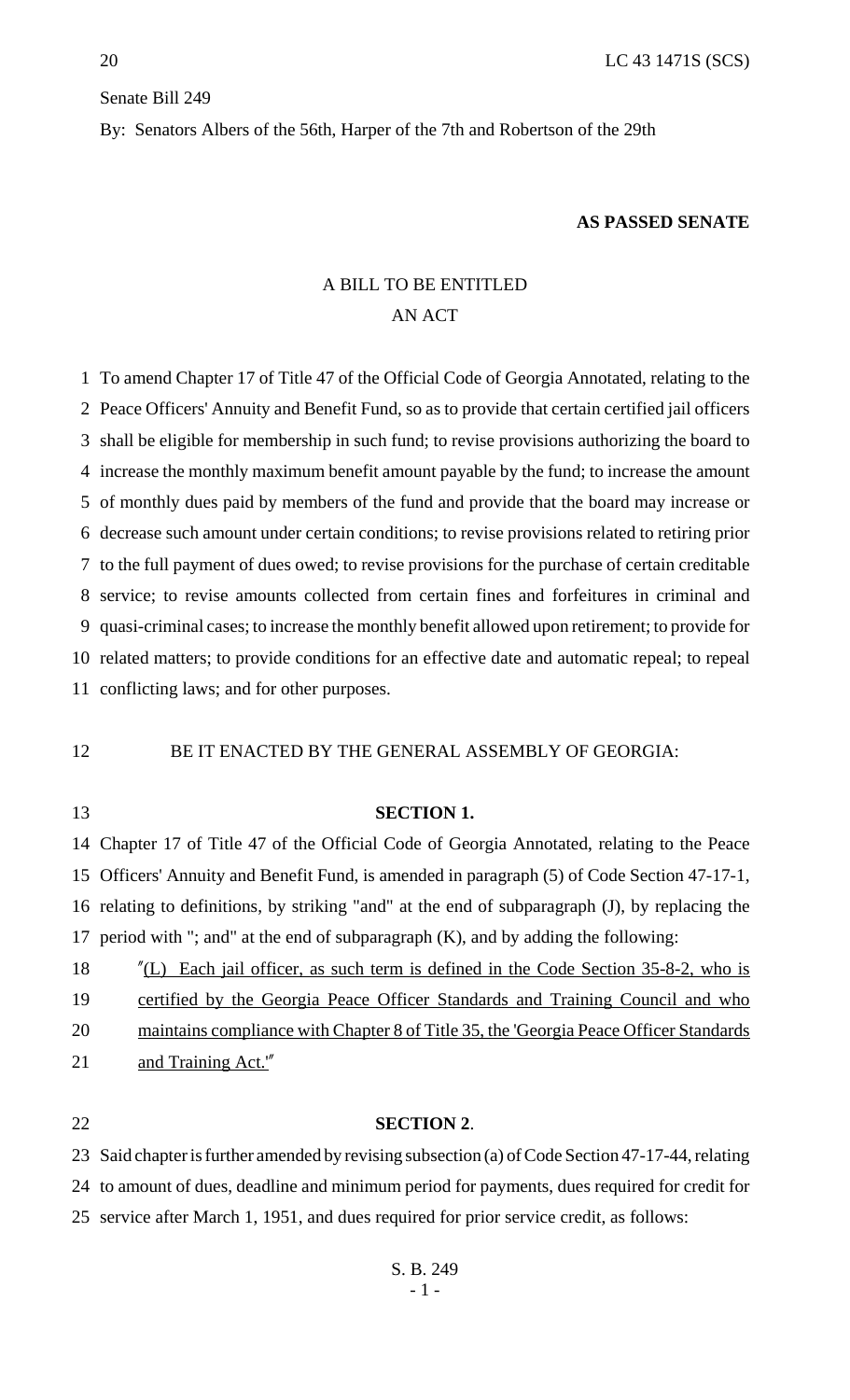| 26 | $''(a)(1)$ Beginning on July 1, 2020, and ending on June 30, 2021, each Each member shall   |
|----|---------------------------------------------------------------------------------------------|
| 27 | pay monthly dues into the fund as dues the sum of $$20.00$ \$25.00 per month.               |
| 28 | $(2)(A)$ On and after July 1, 2021, each member shall pay monthly dues into the fund        |
| 29 | in an amount to be determined annually by the board that shall be at least \$25.00, but     |
| 30 | shall not exceed \$50.00.                                                                   |
| 31 | (B) The base amount of monthly dues established pursuant to this paragraph shall            |
| 32 | apply uniformly to all members.                                                             |
| 33 | (C) The board shall determine the monthly dues amount based on:                             |
| 34 | (i) The recommendation of the actuary of the board;                                         |
| 35 | (ii) The maintenance of the actuarial soundness of the fund in accordance with the          |
| 36 | minimum funding standards provided in Code Section 47-20-10 or such higher                  |
| 37 | standards as may be adopted by the board; and                                               |
| 38 | (iii) Such other factors as the board declares relevant.                                    |
| 39 | (3) Each month's dues shall be paid not later than the tenth day of that month.             |
| 40 | $(4)$ Each member shall be required to pay such dues for a minimum period of ten years,     |
| 41 | or 15 years for individuals who became members on or after July 1, 2010, before being       |
| 42 | eligible to receive the retirement benefits under this chapter, provided that, if such      |
| 43 | member is eligible to retire under this chapter and so desires, such member may retire,     |
| 44 | and the board shall deduct such monthly amount from his or her retirement benefits until    |
| 45 | he or she has paid dues into the fund for a period of ten years or 15 years for individuals |
| 46 | who became members on or after July 1, 2010."                                               |
|    |                                                                                             |

#### **SECTION 3.**

 Said chapter is further amended by revising subsections (a) and (a.1) of Code Section 47-17-60, relating to payments to the fund from fines and bonds collected in criminal and quasi-criminal cases, duty of collecting authority to record and remit sums collected, and penalty, as follows:

52  $\%$  (a) A portion of each fine collected and The greater of \$10.00 or 10 percent of each bond forfeited and collected in any criminal or quasi-criminal case for violation of state statutes, county ordinances, or municipal ordinances, which case is before any court or tribunal in 55 this state, shall be paid to the secretary-treasurer. An amount equal to the greater of \$10.00 56 or 10 percent of each fine imposed in any criminal or quasi-criminal case for violation of 57 state statutes, county ordinances, or municipal ordinances, which case is before any court or tribunal in this state, shall be added to the amount of the fine imposed and collected, and, 59 once collected, shall be paid to the secretary-treasurer, according to the following schedule: (1) Three dollars for any fine or bond forfeiture of more than \$4.00, but not more 61 than  $$25.00;$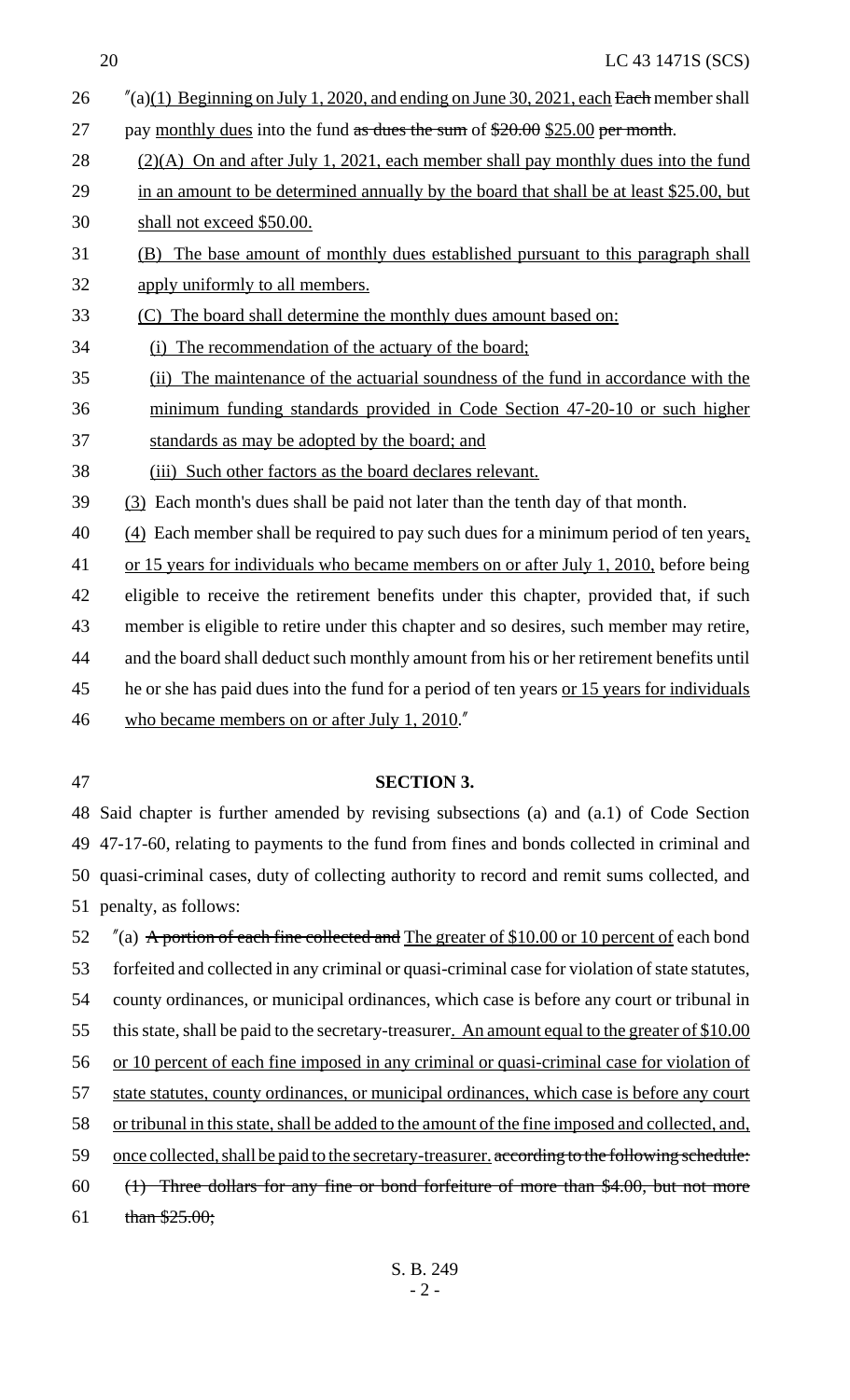# (2) Four dollars for any fine or bond forfeiture of more than \$25.00, but not more 63 than  $$50.00;$

 (3) Five dollars for any fine or bond forfeiture of more than \$50.00, but not more 65 than  $$100.00;$ 

(4) Five percent of any fine or bond forfeiture of more than \$100.00.

 For purposes of determining amounts to be paid to the secretary-treasurer, the amount of the fine or bond collected shall be deemed to include costs. The amounts provided for shall be paid to the secretary-treasurer before the payment of any costs or any claim whatsoever against such fine or forfeiture. The collecting authority shall pay such amounts to the secretary-treasurer on the first day of the month following that in which they were collected or at such other time as the board may provide. With such payment there shall be filed an acceptable form which shows the number of cases in each of the above categories and the amounts due in each category. It shall be the duty of the collecting authority to keep accurate records of the amounts due the board so that the records may be audited or inspected at any time by any representative of the board under its direction. Sums remitted to the secretary-treasurer under this Code section shall be used as provided for elsewhere in this chapter.

 (a.1) The greater of 5 percent or \$5.00 Five dollars of each fee collected prior to adjudication of guilt for purposes of pretrial diversion pertaining to any criminal or quasi-criminal case for violation of state statutes, county ordinances, or municipal 82 ordinances as provided for in subsection (f) of Code Section 15-18-80, which case is before 83 any court or tribunal in this state, shall be paid to the secretary-treasurer. The political 84 subdivision clerk of court as provided for in subsection (f) of Code Section 15-18-80 shall 85 pay such amounts to the secretary-treasurer on the first day of the month following that in which they were collected or at such other time as the board may provide. With such payment there shall be filed an acceptable form from the clerk of court which shows the number of cases in each of the above categories and the amounts due in each category. It shall be the duty of the clerk of court to keep accurate records of the amounts due the board so that the records may be audited or inspected at any time by any representative of the board under its direction. Sums remitted to the secretary-treasurer under this Code section shall be used as provided for elsewhere in this chapter."

### **SECTION 4.**

 Said chapter is further amended by revising subsection (b) of Code Section 47-17-80, relating to retirement benefit options, payment to surviving spouse, requirements, effect of reemployment, effect of changes in retirement benefits, and payment on death of member, as follows: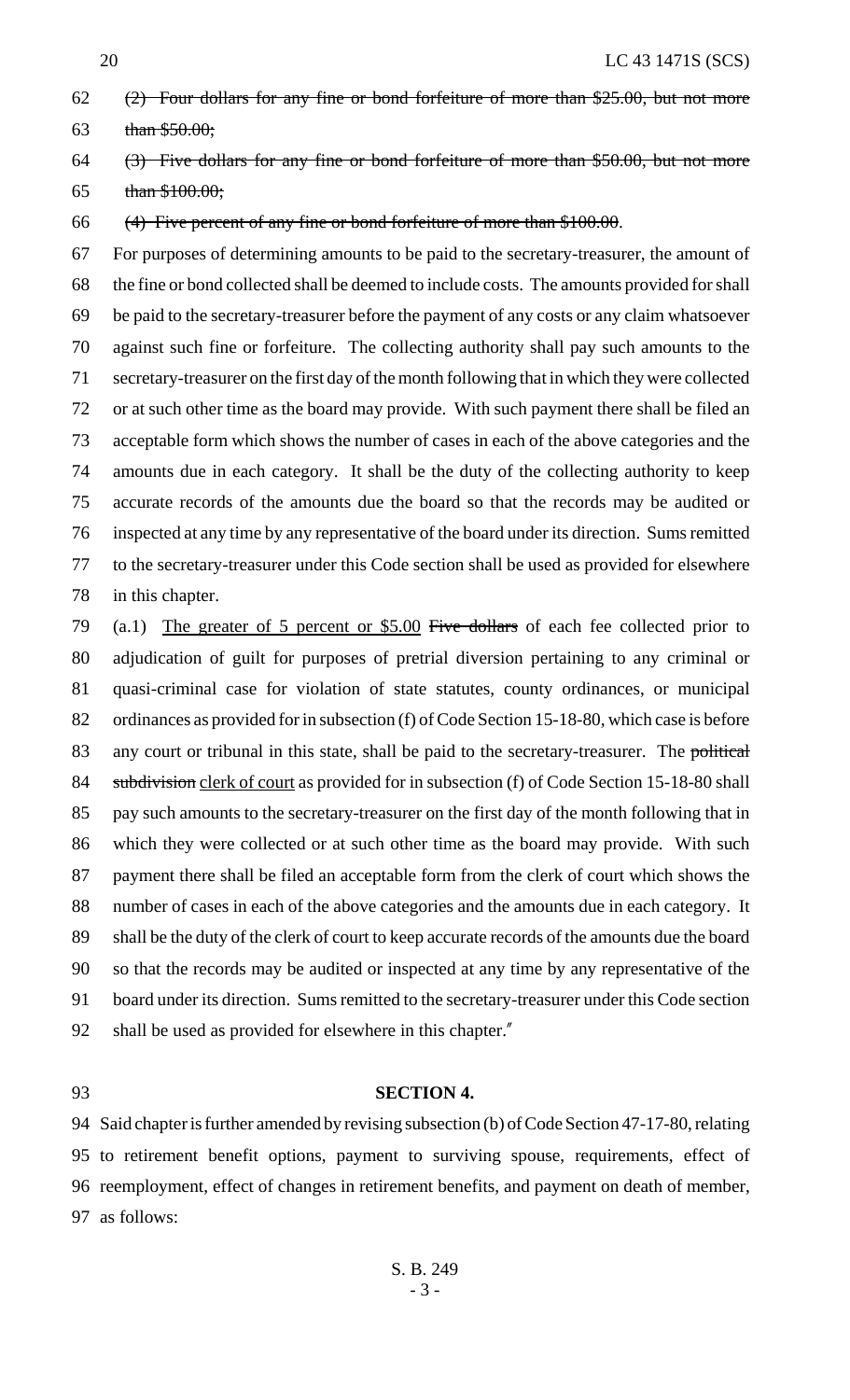#### 20 LC 43 1471S (SCS)

 $\frac{\gamma(b)(1)}{2}$  Option One shall consist of a single life annuity payable in monthly payments for the life of the member only. The monthly payment under this option shall be an amount equal to \$17.50 \$25.15 per month for each full year of creditable service; provided, 101 however, on July 1, 2021, such amount shall increase to \$30.00 per month for each full year of creditable service and in the event the member shall have additional service credit not totaling a full year, the further sum of one-twelfth of the amount paid per month for each additional year of service credit shall be paid for each month of additional service credit, provided that the member either has at least ten years of membership service, or 106 15 years of membership service for members individuals who become became members on or after July 1, 2010, and is at least 55 years of age or has at least 30 years of creditable service, regardless of age. Such monthly benefit payment shall be paid on each full year and additional full months of creditable service up to a maximum of 30 years of 110 total service.

 (2) No member shall be eligible for benefits under this option until the member's official duties as a peace officer have been terminated, except as otherwise provided in this chapter, and unless the member files an application for retirement benefits within 90 days from the date of the termination of the member's official duties as a peace officer, unless prevented therefrom for good cause.

 (3) If such member shall qualify for retirement benefits in every respect except for 117 completion of payment of monthly dues for the periods of time for which the member has received service credit, dues shall be deducted from the member's monthly benefit check until such dues have been paid in full.

120 (4) Any member who has at least ten years of membership service, or 15 years of 121 membership service for members individuals who become became members on or after 122 July 1, 2010, for which dues have been fully paid but who has not reached 55 years of age may cease paying monthly dues into the fund if the member's employment as a peace 124 officer is terminated; and upon reaching 55 years of age, the member may be eligible to receive retirement benefits under this option."

#### **SECTION 5.**

 This Act shall become effective on July 1, 2020, only if it is determined to have been concurrently funded as provided in Chapter 20 of Title 47 of the Official Code of Georgia Annotated, the "Public Retirement Systems Standards Law"; otherwise, this Act shall not become effective and shall be automatically repealed in its entirety on July 1, 2020, as required by subsection (a) of Code Section 47-20-50.